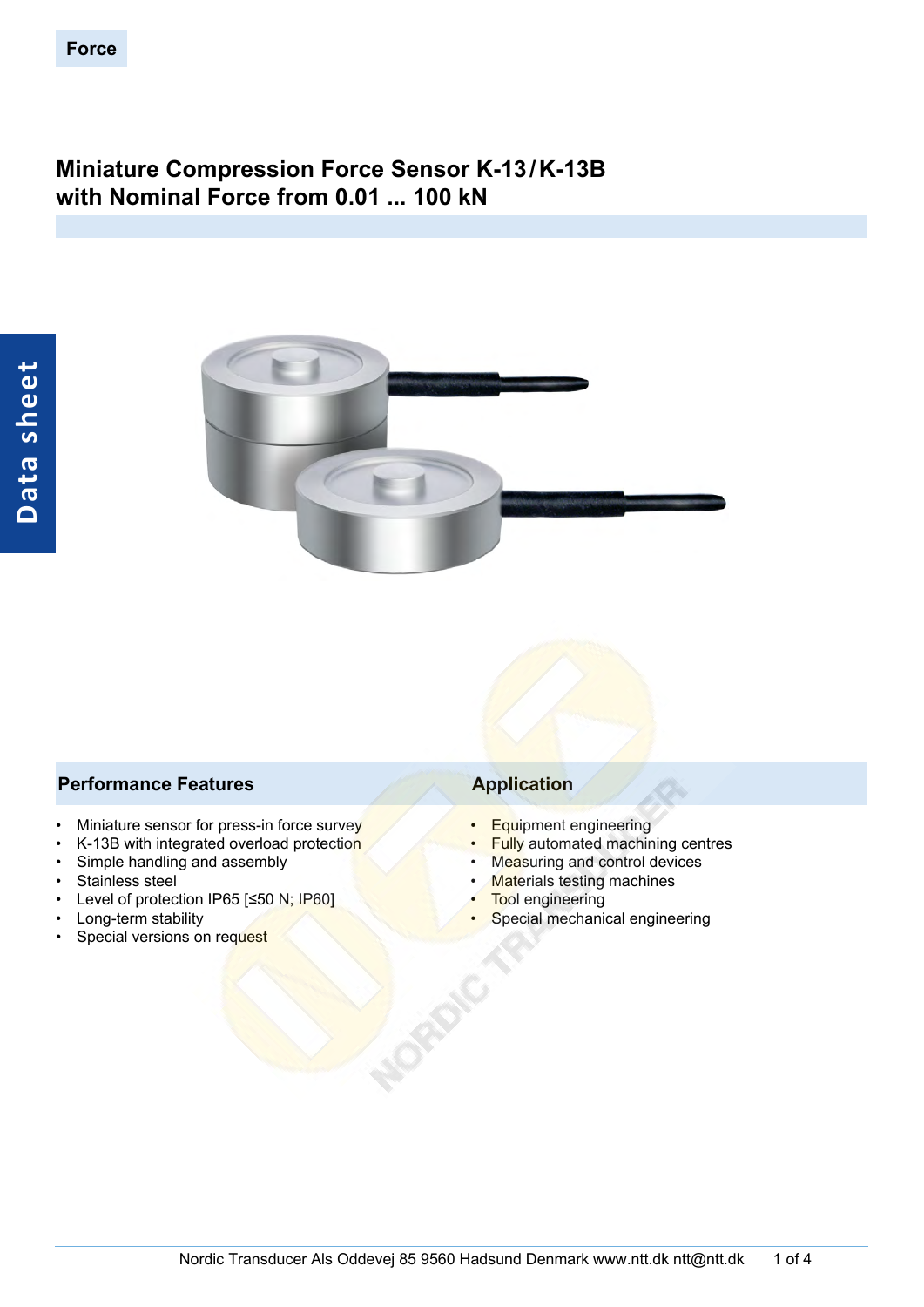

| Article-No. | <b>Nominal</b><br>Force | Dimensions [mm] |    |    |   |                 |    |                |                 |      |                          | <b>Overload</b><br>Protec-           | Weight                   |      |      |     |  |
|-------------|-------------------------|-----------------|----|----|---|-----------------|----|----------------|-----------------|------|--------------------------|--------------------------------------|--------------------------|------|------|-----|--|
| $K-13B$     | [KN]                    | ØA              | ØB | C  | D | ØE              | Н  | N              | $\circ$         | P    | $\overline{\mathsf{X}}$  | Ÿ                                    | Z                        | tion | [kg] |     |  |
| 103789      | 0.01                    |                 |    |    |   |                 |    |                |                 |      |                          |                                      |                          |      |      |     |  |
| 103790      | 0.02                    |                 |    |    |   |                 |    |                |                 |      |                          |                                      |                          |      |      |     |  |
| 102353      | 0.05                    |                 |    |    |   |                 |    |                |                 |      |                          |                                      |                          | 5x   |      |     |  |
| 101046      | 0.1                     |                 |    |    |   |                 |    |                |                 |      |                          |                                      |                          |      |      |     |  |
| 100101      | 0.2                     | 32              |    |    |   |                 |    | 8              | 10              | 1.5  | 26                       | 5<br>X<br>20<br>M <sub>4</sub><br>14 |                          |      |      | 0.3 |  |
| 100102      | 0.5                     |                 |    |    |   |                 |    |                |                 |      |                          |                                      |                          |      |      |     |  |
| 100103      | 1                       |                 |    |    |   |                 |    |                |                 |      |                          |                                      |                          |      |      |     |  |
| 100104      | $\overline{2}$          |                 |    |    |   |                 |    |                |                 |      |                          |                                      |                          |      |      | 3x  |  |
| 100105      | 5                       |                 |    |    |   |                 |    |                |                 |      |                          |                                      |                          |      |      |     |  |
| 100106      | 10                      |                 |    |    |   |                 |    |                |                 |      |                          |                                      |                          |      |      |     |  |
| 100107      | 20                      | 39              | 11 | 16 | 2 | 32 <sup>2</sup> | 24 | M3             | $\overline{5}$  | 12.5 | $\overline{\phantom{a}}$ | $\mathsf{X}$                         | $\overline{\phantom{a}}$ | 3x   | 0.4  |     |  |
| 100108      | 50                      | 52              | 15 | 25 | 3 | 42              | 40 | M <sub>4</sub> | 5               | 25   | $\overline{\phantom{0}}$ | ۰.                                   | X                        | 3x   | 0.7  |     |  |
| 100109      | 100                     | 79              | 20 | 39 | 5 | 65              | 50 | M <sub>5</sub> | $6\phantom{.}6$ | 21   | $\overline{\phantom{a}}$ | $\overline{\phantom{a}}$             | X                        | 3x   | 1.7  |     |  |

| Article-No. | Nominal<br>Force |    |         |              | Dimensions [mm] |    |   |                |      |   |   |   | Weight [kg] |  |
|-------------|------------------|----|---------|--------------|-----------------|----|---|----------------|------|---|---|---|-------------|--|
| $K-13$      | [KN]             |    | ØB      | $\mathsf{C}$ | D               | ØE | K |                | M    | X | v | Z |             |  |
| 103787      | 0.01             |    |         |              |                 |    |   |                |      |   |   |   |             |  |
| 103788      | 0.02             |    |         |              |                 |    |   |                |      |   |   |   |             |  |
| 102352      | 0.05             |    | 90 A 16 |              |                 |    |   |                |      |   |   |   |             |  |
| 102718      | 0.1              |    |         |              |                 |    |   |                |      |   |   |   |             |  |
| 100092      | 0.2              | 32 | 8       | 10           | 1.5             | 26 | 4 | $\overline{4}$ | M2.5 | X | - | - | 0.2         |  |
| 100093      | 0.5              |    |         |              |                 |    |   |                |      |   |   |   |             |  |
| 100094      | 1                |    |         |              |                 |    |   |                |      |   |   |   |             |  |
| 100095      | 2                |    |         |              |                 |    |   |                |      |   |   |   |             |  |
| 100096      | 5                |    |         |              |                 |    |   |                |      |   |   |   |             |  |
| 100097      | 10               |    |         |              |                 |    |   |                |      |   |   |   |             |  |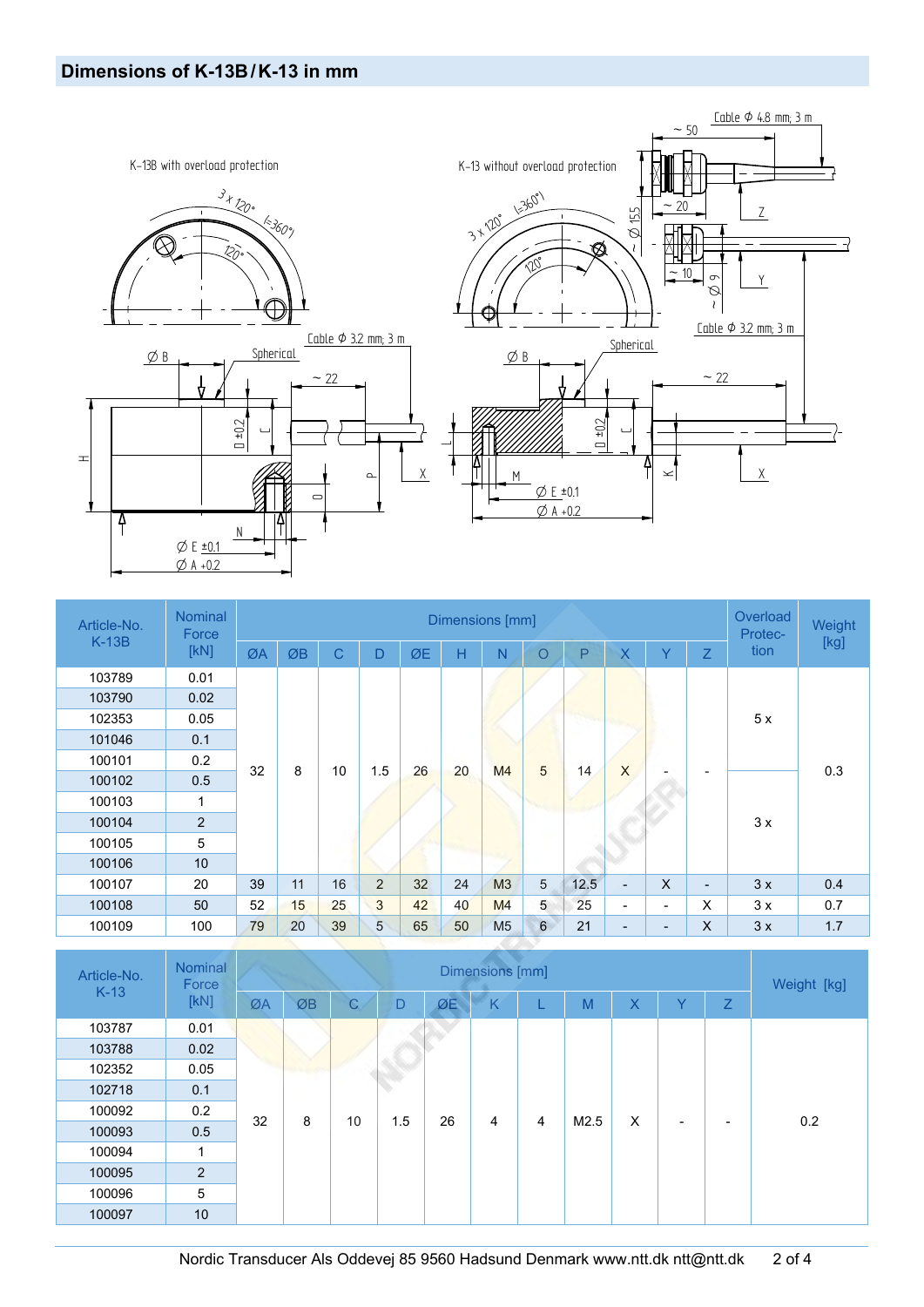| Article-No. | Dimensions [mm] |    |    |    |   |    |     |   |                |                          | Weight [kg] |                   |     |
|-------------|-----------------|----|----|----|---|----|-----|---|----------------|--------------------------|-------------|-------------------|-----|
| $K-13$      | [kN]            | ØA | ØB |    |   | ØE |     |   | M              |                          |             |                   |     |
| 100098      | 20              | 39 | 11 | 16 | っ | 32 | 4.5 | 6 | MЗ             | $\overline{\phantom{a}}$ | v<br>∧      | -                 | 0.3 |
| 100099      | 50              | 52 | 15 | 25 | 3 | 42 | 10  | 6 | M <sub>4</sub> | $\sim$                   | -           | $\checkmark$<br>∧ | 0.5 |
| 100100      | 100             | 79 | 20 | 39 | 5 | 65 | 10  | 6 | M5             | $\overline{\phantom{a}}$ | -           | $\checkmark$<br>⌒ | 1.2 |

# **Connection Assignment**

| Electrical connection   |        |   |
|-------------------------|--------|---|
| Excitation (-)          | green  |   |
| Excitation $(+)$        | brown  |   |
| Signal $(+)$            | yellow |   |
| Signal (-)              | white  |   |
| Control signal (option) | grey   |   |
| Shield                  | shield | ₩ |

## **Technical Data acc. to VDI/VDE/DKD 2638**

| <b>Miniature Compression Force Sensor</b>                   |                            | $K-13$                            | $K-13B$              |  |  |  |
|-------------------------------------------------------------|----------------------------|-----------------------------------|----------------------|--|--|--|
| Nominal force Fnom                                          | kN                         | 0.01100                           |                      |  |  |  |
| Accuracy class                                              | $%F_{nom}$                 | 0.5                               |                      |  |  |  |
| Rel. repeatability error in unchanged mounting position bra | $%F_{nom}$                 | 0.2                               |                      |  |  |  |
| Relative creep                                              | % F <sub>nom</sub> /30 min | $±0.1$                            |                      |  |  |  |
| Rated characteristic value C <sub>nom</sub>                 | mV/V                       | 1.00 [0.01 kN; 0.50] ±20%         |                      |  |  |  |
| Input/output resistance $R_{\rm e}/R_{\rm a}$               | $\Omega$                   | 350                               |                      |  |  |  |
| Insulation resistance R <sub>is</sub>                       | Ω                          | $>2*10^9$                         |                      |  |  |  |
| Rated range of excitation voltage B <sub>U, nom</sub>       | <b>VDC</b>                 | $2 12$ [ $\leq$ 0.5 kN; 2  6]     | 2  12 [≤10 kN; 2  6] |  |  |  |
| Electrical connection                                       |                            | Cable, PVC, 3 m with free strands |                      |  |  |  |
| Reference temperature Tref                                  | $^{\circ}$ C               | 23                                |                      |  |  |  |
| Rated temperature range $B_{T, nom}$                        | $^{\circ}C$                | $-1070$                           |                      |  |  |  |
| Operating temperature range BT. G                           | $^{\circ}C$                | $-3080$                           |                      |  |  |  |
| Storage temperature range $B_T$ s                           | $^{\circ}C$                | $-5095$                           |                      |  |  |  |
| Temperature effect on zero signal $TK_0$                    | % F <sub>nom</sub> /10 K   | ±0.2                              |                      |  |  |  |
| Temperature effect on characteristic value TK <sub>C</sub>  | % F <sub>nom</sub> /10 K   | ±0.2                              |                      |  |  |  |
| Maximum operating force F <sub>G</sub>                      | $%F_{nom}$                 | 130                               |                      |  |  |  |
| Force limit $F_L$                                           | $%F_{nom}$                 | 150                               | 300                  |  |  |  |
| Breaking force F <sub>B</sub>                               | % F <sub>nom</sub>         | >300                              | >800                 |  |  |  |
| Permissible oscillation stress Frb                          | $%F_{nom}$                 | 70                                |                      |  |  |  |
| Rated displacement Snom                                     | mm                         | < 0.15                            |                      |  |  |  |
| Material                                                    |                            | Stainless steel                   |                      |  |  |  |
| Level of protection                                         |                            | IP65 [≤0.05 kN; IP60]             |                      |  |  |  |

## **Options**

|        | Article-No. Description        |                           |
|--------|--------------------------------|---------------------------|
| 100218 | Control signal                 | 100 % F <sub>nom</sub>    |
| 42828  | Extended temperature range     | $-30 °C$ 100 °C           |
| 42829  | Extended temperature range     | -30 °C  120 °C [≥0.2 kN]  |
| 42830  | Extended temperature range     | $-40 °C$ 150 °C [≥0.2 kN] |
| 100896 | Nominal sensitivity adjustment |                           |
| 103954 | Calibration in kg or t         |                           |
| 107592 | 6-wire connection              |                           |